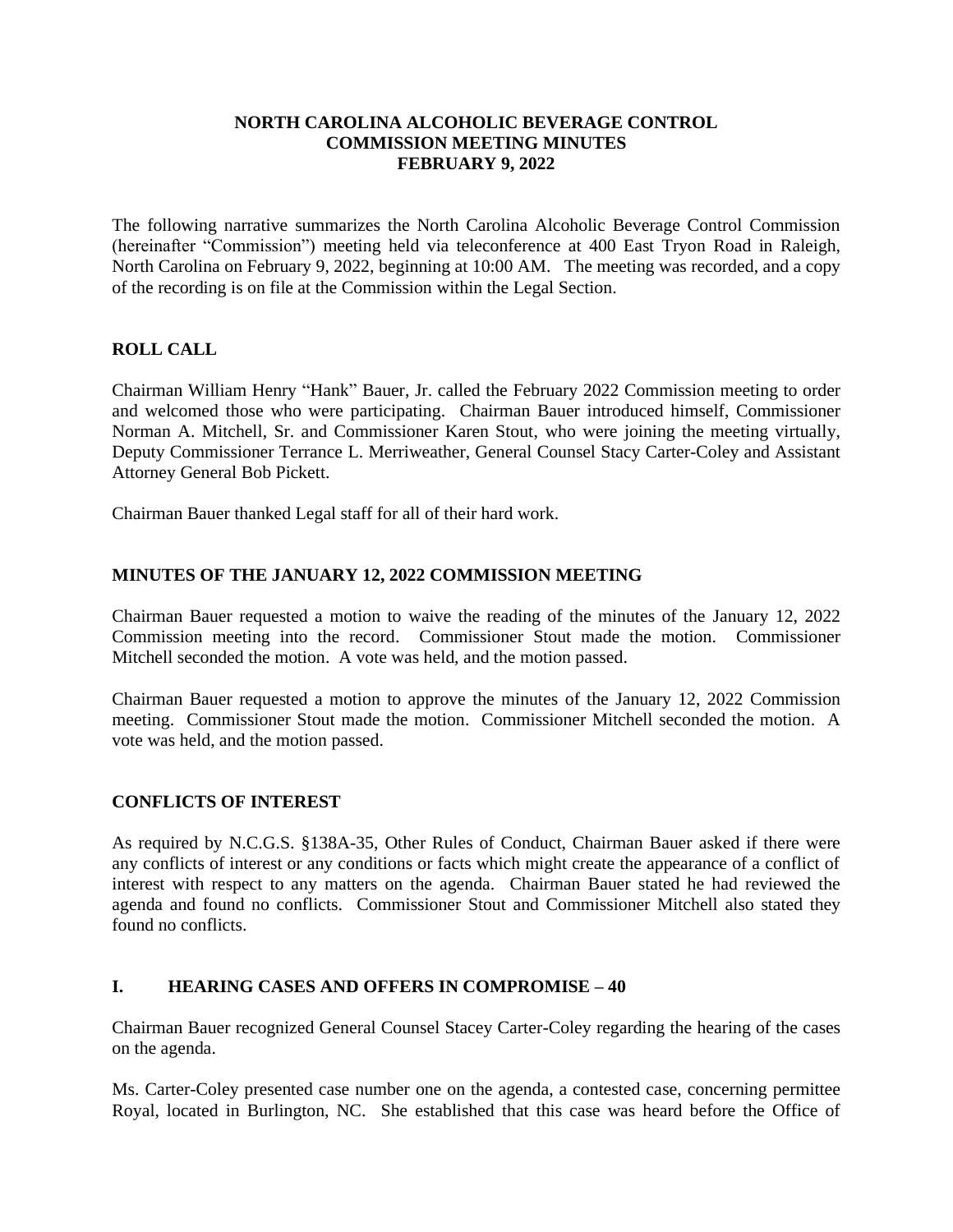Administrative Hearings, where the Commission was represented by Assistant Counsel Rachel Spears and was heard before Administrative Law Judge Michael C. Byrne. Ms. Carter-Coley stated that Judge Byrne upheld the summary suspension issued by the Commission, found that the permittee was no longer suitable to hold ABC permits and ordered a revocation of said permits.

Chairman Bauer asked if there was anyone who would like to address the Commission regarding the contested case. Hearing none, Chairman Bauer asked Ms. Carter-Coley for staff's recommendation.

Ms. Carter-Coley recommended imposing the Administrative Law Judge's decision with a revocation date of March 11, 2022.

Commissioner Stout made a motion to follow staff's recommendation. Commissioner Mitchell seconded the motion. A vote was held, and the motion passed.

Ms. Carter-Coley continued onto the remaining hearing cases on the agenda and asked if there was anyone on the line who would like to address any of the Offers in Compromise on the agenda.

Attorney Glenn B. Lassiter, Jr. stated he would like to address number thirty-nine on the agenda, Yummy Crab.

Yummy Crab was charged with four violations: Failure to Superintend, Failure to Maintain Invoices, Failure to Purchase from a Wholesaler and Failure to Destroy Unconsumed (alcoholic beverage left by a customer).

Mr. Lassiter stated that when working on the settlement, he believed Assistant Counsel Rachel Spears was following the letter of the rules regarding the penalty schedule. He stated that once six to seven of his client's employees completed training, Ms. Spears reduced the penalty from \$2,800.00 or a 28-day suspension to \$2,000.00 or a 20-day suspension. Mr. Lassiter believed the penalty to be excessive and equated it to the penalty for Sale to Underage which is \$2,000.00 or a 20-day suspension for a first-time offense.

Mr. Lassiter stated that his client did not admit to the charges but stated that Failure to Purchase from a Wholesaler would be proven if the case went to hearing. For this reason, he advised his client to accept the Commission's offer in compromise.

Mr. Lassiter stated that his client opened for business in November of 2019, just prior to the COVID-19 pandemic. He said that they struggled as a new business and in the summer of 2020 alcohol shortages caused his client to have trouble ordering certain malt beverages – particularly Corona and Modello. His client sent an employee to a retail store to purchase those beverages on four occasions. Mr. Lassiter admitted that his client should not have purchased the alcohol from a retail store.

Mr. Lassiter stated that on the day of inspection there was a language barrier between the agent and the employees. They did not know where to locate the records, but the manager was contacted and stated that she would be there within fifteen minutes. He stated that not all records were in the same place because there was food on some of the invoices (retail receipts).

Mr. Lassiter stated that he did not believe his client was guilty of Failure to Superintend and he stated that he had never seen the charge for Failure to Destroy Unconsumed used. He requested that the Commission issue a Written Warning in this matter or further reduce the penalty. He stated that he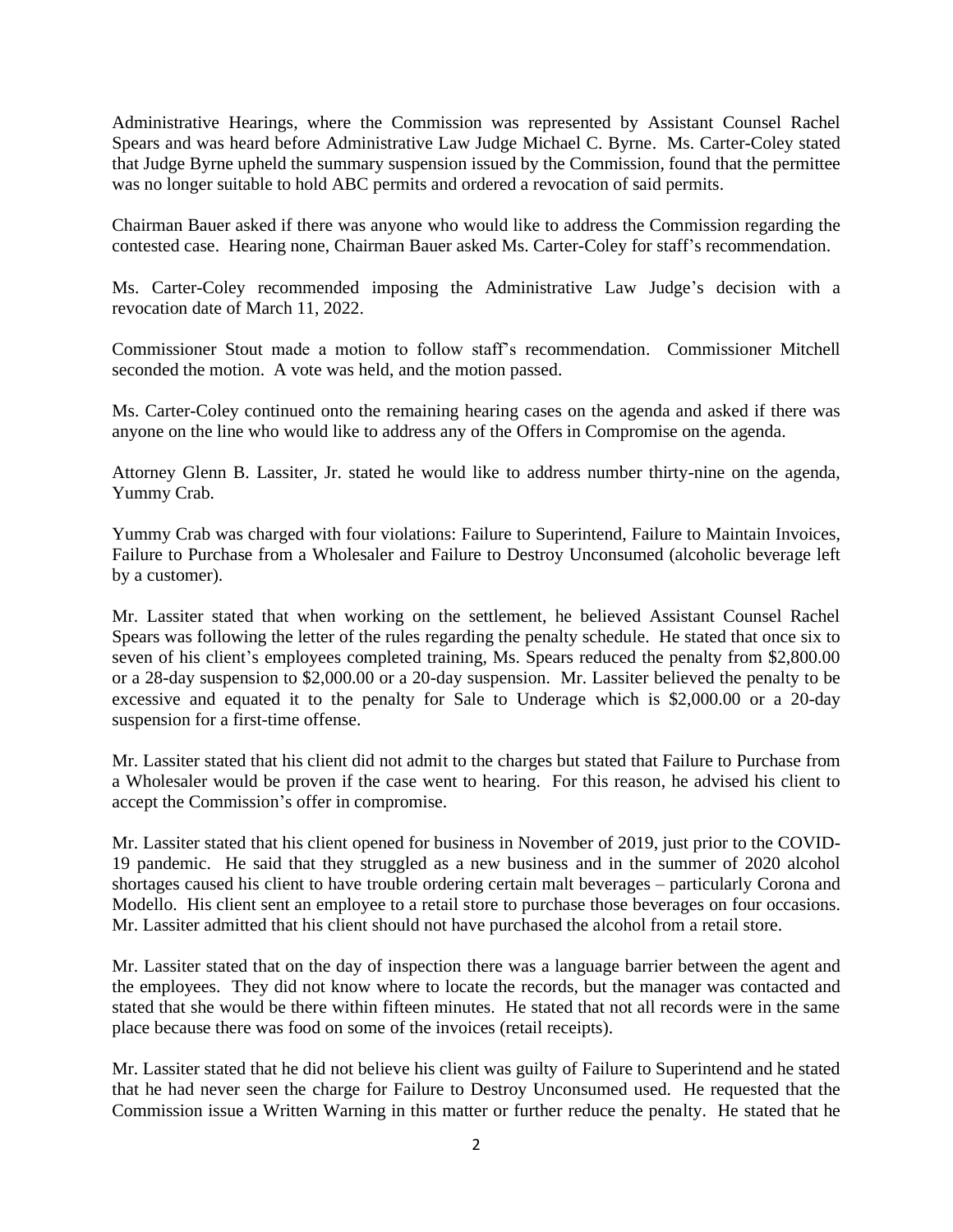believed that his client's actions were not as serious as Sale to Underage and the penalty should not be the same.

Ms. Carter-Coley noted, from staff's perspective, that the penalty had already been reduced, there were four separate charges in total and the client did sign the Revised Offer in Compromise for \$2,000.00 or a 20-day suspension. However, she said staff was not opposed to additional consideration.

In lieu of a decision, Chairman Bauer asked for a Motion to Continue this case to the March Commission meeting. Commissioner Stout seconded the motion. A vote was held, and the motion passed.

Chairman Bauer asked if there was anyone else who would like to address any of the Offers in Compromise in the agenda.

Hearing none, Ms. Carter-Coley asked that the remaining Offers in Compromise be ratified. Commissioner Stout made a motion to ratify the remaining offers. Commissioner Mitchell seconded the motion. A vote was held, and the motion passed.

## **II. REVISION TO EXEMPTION REQUEST PURSUANT TO N.C.G.S. §18B-1116(b) – OLD ARMOR BEER COMPANY, INC. AND TIPSY HARE CIDERWORKS, INC.**

Chairman Bauer recognized Ms. Carter-Coley regarding the Revision to the Exemption Request.

Ms. Carter-Coley stated that this Exemption Request first appeared on the January Commission meeting agenda. She explained that the revision proposes that the requirement for a wholesaler be removed. The permittees intend to self-distribute. She stated that this Exemption Request would allow owners Stefan Perrine and Kyle Lingafelt to own concurrent interest in Old Armor Beer Company, Inc. and Tipsy Hare Ciderworks, Inc.

Chairman Bauer asked the Commissioners if they had any questions. Hearing none, Commissioner Mitchell made a motion to accept staff's recommendation. Commissioner Stout seconded the motion. A vote was held, and the motion passed.

# **III. PUBLIC HEARING ON PROPOSED PERMANENT EXPAND ALLOWABLE GROWLER SIZE RULE – 14B NCAC 15C .0307**

Chairman Bauer stated that item III on the agenda was a Public Hearing on the Expand Allowable Growler Size rule and recognized Rules Coordinator Walker Reagan.

Mr. Reagan summarized that on December 8, 2021 the ABC Commission proposed the Permanent Expand Allowable Growler Size rule. The proposed rule, Notice of Public Hearing and Notice of Written Comment Period were filed with the Office of Administrative Hearings on December 8, 2021 and were published in the North Carolina Register on January 3, 2022. Copies of the notices and proposed rule were posted on the ABC Commission's website on December 9, 2021 and were emailed to the Commission's rulemaking mailing list on December 10, 2021.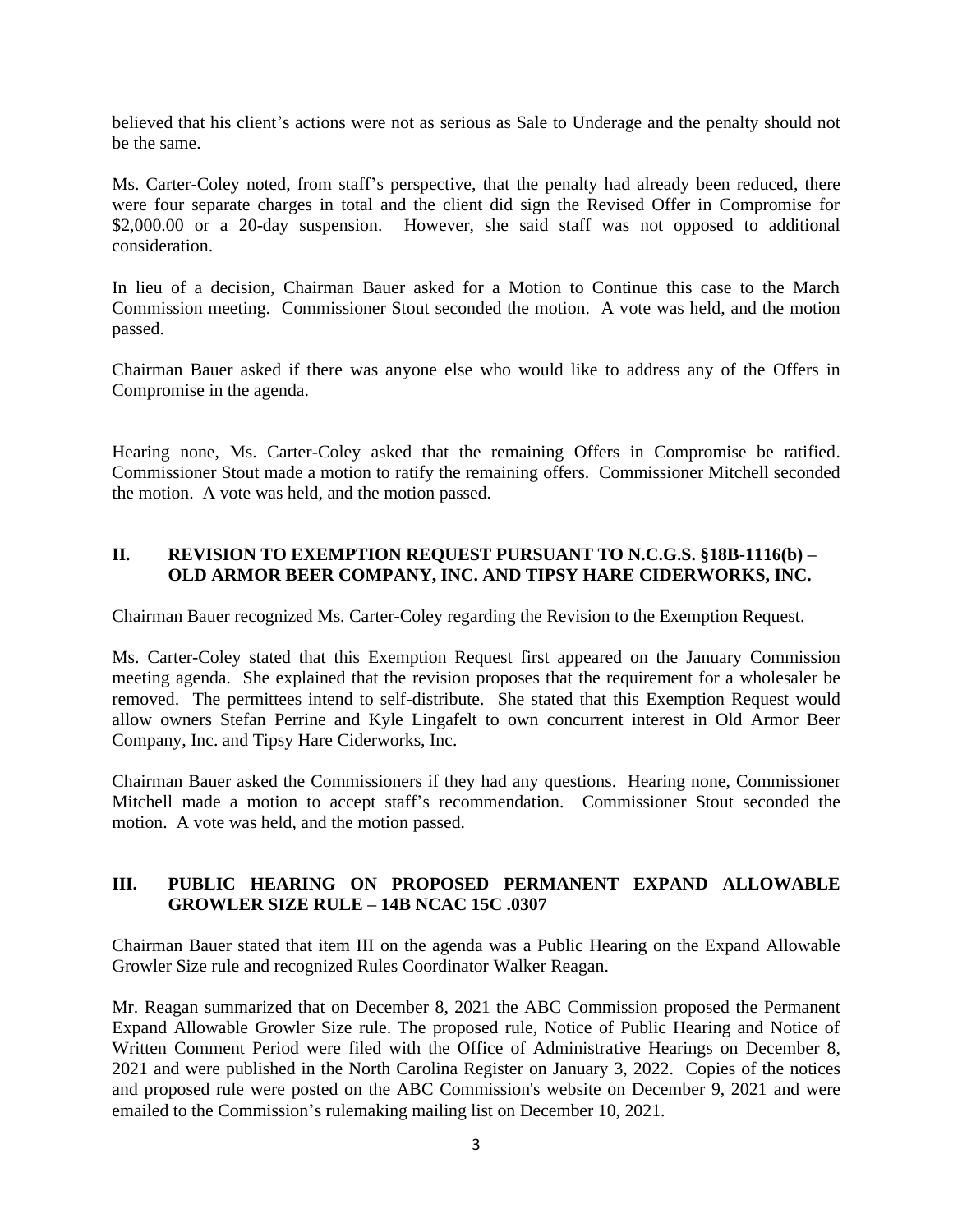Mr. Reagan continued that the public hearing on the proposed rule was properly noticed for the current date, February 9, 2022 at 10:00 AM, and that the Commission was in compliance with the statutory time period of at least 15 days after publication for holding the public hearing. He added that the public comment period was also properly noticed and would run through March 4, 2022.

Mr. Reagan recapped that during the 2021 Session the General Assembly enacted Section 7 of Session Law 2021-150 directing the ABC Commission to increase the allowable growler size that a retail permittee can offer for malt beverages and unfortified wine from no larger than two liters to no larger than four liters. This change became effective on September 10, 2021. He stated that the law also directed the ABC Commission to amend rule 14B NCAC 15C .0307(a) to change the maximum allowable growler size from two liters to four liters. Mr. Reagan stated that the Session Law enacting this change would remain in effect until the rule adopted by ABC Commission became effective.

Mr. Reagan stated that as of this meeting and although the time to comment would continue to run through the March 4, 2022, he had not received any written comments on the proposed rule. He stated that because the time for public comment was still open, the Commission was not currently in position to take action on the adoption of the rule but could do so at the March 16, 2022 meeting.

Mr. Reagan stated that no one had contacted him to speak at the public hearing, but he would be happy to answer any questions from the public or the Commission.

Chairman Bauer asked if anyone would like to address the Commission regarding this topic. Hearing none, Chairman Bauer made a motion to close the public hearing. Commissioner Mitchell seconded the motion. A vote was held, and the motion passed.

# **IV. REVIEW OF MEDIATED SETTLEMENT AGREEMENT - F&C GROUP, LLC vs. NC ABC COMMISSION (21 CVS 5138)**

Chairman Bauer stated that item IV on the agenda was a review of the mediated settlement agreement between F&C Group, LLC and the Commission. He again recognized General Counsel Stacey Carter-Coley.

Ms. Carter-Coley explained that this was the result of a summary suspension appeal to Superior Court in Greensboro where the Plaintiff requested a temporary restraining order and preliminary injunction which were both denied by the court. She continued that the Plaintiff then filed an amended complaint seeking relief from the order of summary suspension. She further added that the Commission had filed a motion to dismiss in this matter.

Ms. Carter-Coley stated that the parties were ordered to participate in a mediated settlement conference before the Greensboro Superior Court. The Commission was represented by the Attorney General's Office by Bob Pickett who was present at the meeting.

Pursuant to N.C.G.S. §143-318.11(a)(3), Ms. Carter-Coley called for a motion to move into closed session to consult with counsel regarding the proposed mediated settlement agreement. Commissioner Stout made the motion to move into closed session. Commissioner Mitchell seconded the motion. A vote was held, and the motion passed.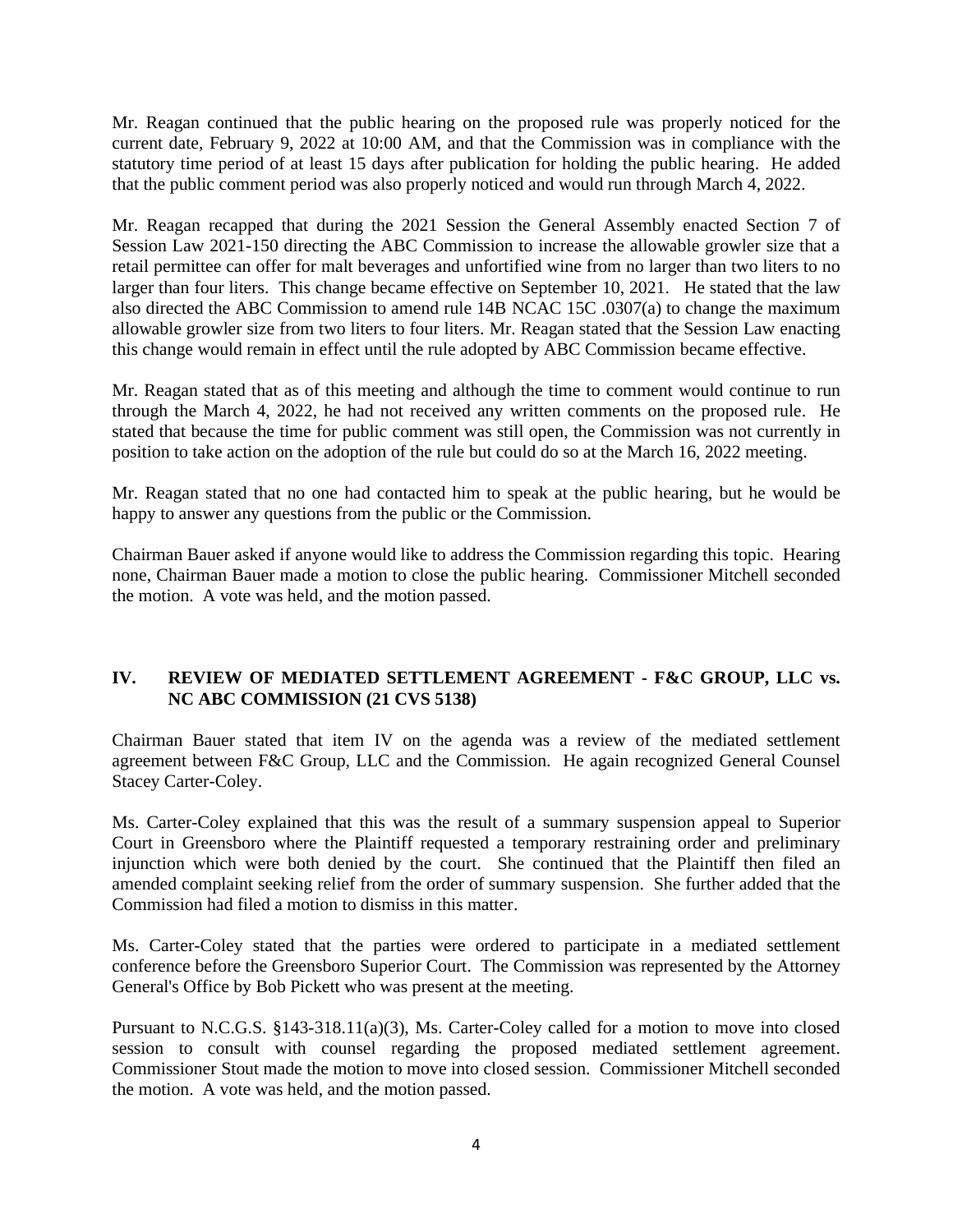#### **CLOSED SESSION**

After returning from closed session, Ms. Carter-Coley stated that staff recommended the Commission accept the proposed mediated settlement agreement. She summarized the agreement as follows: Any future application for an ABC permit made by F&C Group, LLC or its members Ernest Cannon and/or Gregory Forbes and received by certified mail within six months of the current date, would receive immediate review by the North Carolina ABC Commission for a temporary ABC permit. Plaintiff would notify the North Carolina ABC Commission's General Counsel that the application had been delivered. Ms. Carter-Coley stated there were no guarantees of issuance of any temporary or other permit. The parties agreed to file a joint motion to continue the case for six months and thereafter Plaintiff would file a voluntary dismissal with prejudice of its claims set out in the amended complaint.

The North Carolina ABC Commission agreed to pay the entirety of the mediator's fee. Each party was otherwise responsible for its own costs and attorneys' fees. The parties recognized that this agreement was conditional upon approval by the North Carolina ABC Commission and neither party admitted liability for any wrongdoing by entering into the proposed settlement agreement.

Chairman Bauer asked the Commissioners if they had any questions. Commissioner Mitchell stated he had none and made a motion to adopt staff's recommendation. Commissioner Stout seconded the motion. A vote was held, and the motion passed.

#### **V. OTHER BUSINESS**

Chairman Bauer asked Ms. Carter-Coley and Mr. Merriweather if there was any additional business. They expressed there was no additional business.

Chairman Bauer stated that the next ABC Commission meeting would be held virtually on Wednesday, March 16, 2022.

Chairman Bauer requested a motion to adjourn the February 2022 Commission meeting. Commissioner Stout made a motion for adjournment. Commissioner Mitchell seconded the motion. A vote was held, and the motion passed.

Chairman Bauer thanked everyone for their participation.